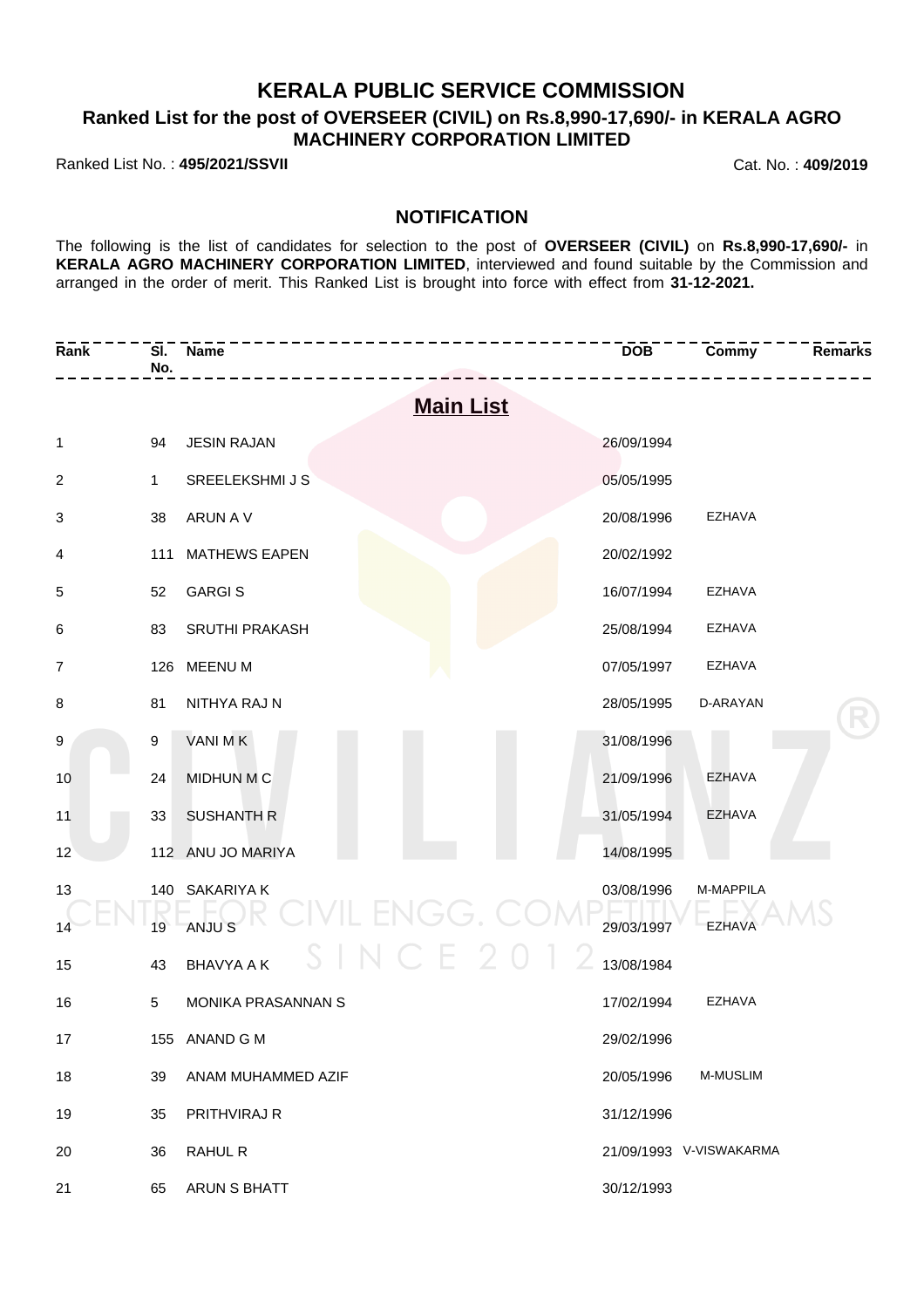| $\overline{Rank}$ | No.            | SI. Name                       | <b>DOB</b> | <b>Commy</b>            | <b>Remarks</b> |
|-------------------|----------------|--------------------------------|------------|-------------------------|----------------|
| 22                |                | 110 NAMITHA JOSHY              | 11/05/1994 | EZHAVA                  |                |
| 23                |                | 144 HARITHAK                   | 27/05/1995 |                         |                |
| 24                |                | 124 KASHMEERA C S              | 09/06/1995 | <b>EZHAVA</b>           |                |
| 25                |                | 101 ANITTA VARGHESE            | 10/08/1995 |                         |                |
| 26                | 6              | <b>GOPIKA PRAKASH</b>          | 02/05/1996 | OBC-VANIKA<br>VAISYA    |                |
| 27                | 66             | <b>BADARINADH S</b>            | 27/07/1996 | EZHAVA                  |                |
| 28                | 74             | ANJITHA P R                    | 18/04/1997 | EZHAVA                  |                |
| 29                | 82             | <b>ATHIRA P</b>                | 06/05/1993 | <b>EZHAVA</b>           |                |
| 30                |                | 157 SOORAJ K                   | 14/05/1993 |                         |                |
| 31                | 37             | ABDULLAH FAIZY S               | 27/08/1996 | <b>M-MUSLIM</b>         |                |
| 32                | 3              | VAISHNAVY V S                  | 20/01/1997 |                         |                |
| 33                | 34             | ABHINAND R S                   | 14/05/1997 | <b>EZHAVA</b>           |                |
| 34                | 69             | SADIK ALI S                    | 10/06/1997 | M-MUSLIM                |                |
| 35                |                | 109 SALINI P S                 | 23/11/1990 | <b>EZHAVA</b>           |                |
| 36                | 20             | <b>GAYATHRIVS</b>              | 29/10/1993 |                         |                |
| 37                | 73             | <b>ASWATHY RAJAN</b>           | 17/03/1994 | V-THACHAN               |                |
| 38                | 75             | <b>MARIA THOMAS</b>            | 20/08/1994 |                         |                |
| 39                | 61<br>$\sim$   | SAROOP <sub>P</sub>            | 26/02/1996 | LC                      |                |
| 40                | 55             | <b>ARATHY S</b>                | 10/03/1996 |                         |                |
| 41                |                | 156 HANNATH N M                | 15/05/1996 | M-MAPPILA               |                |
| 42                | 58             | <b>SHABNAM S</b>               | 10/11/1991 | M-MUSLIM                |                |
| 43                | 49             | SILPARANIMV VIL ENGG.          | 14/05/1992 | <b>EZHAVA</b>           |                |
| 44                | 72             | VEENA RAMACHANDRAN<br>$C_F$ 20 | 13/06/1992 |                         |                |
| 45                | 56             | <b>JINIRAJ R B</b>             |            | 18/05/1994 V-VISWAKARMA |                |
| 46                |                | 145 ASHMINA K                  | 26/09/1994 | M-MAPPILA               |                |
| 47                | 98             | <b>VIDYA B</b>                 |            | 03/12/1992 V-VISWAKARMA |                |
| 48                | 4              | ASWANIRAJ V R                  | 17/04/1993 | EZHAVA                  |                |
| 49                | 7              | LEKSHMISREE A S                | 21/05/1993 |                         |                |
| 50                | 21             | SREELEKSHMI B G                | 19/02/1995 |                         |                |
| 51                |                | 104 ALEENA V K                 | 03/03/1995 | EZHAVA                  |                |
| 52                | $\overline{2}$ | RAZNA RAHIM                    | 29/12/1989 | M-MUSLIM                |                |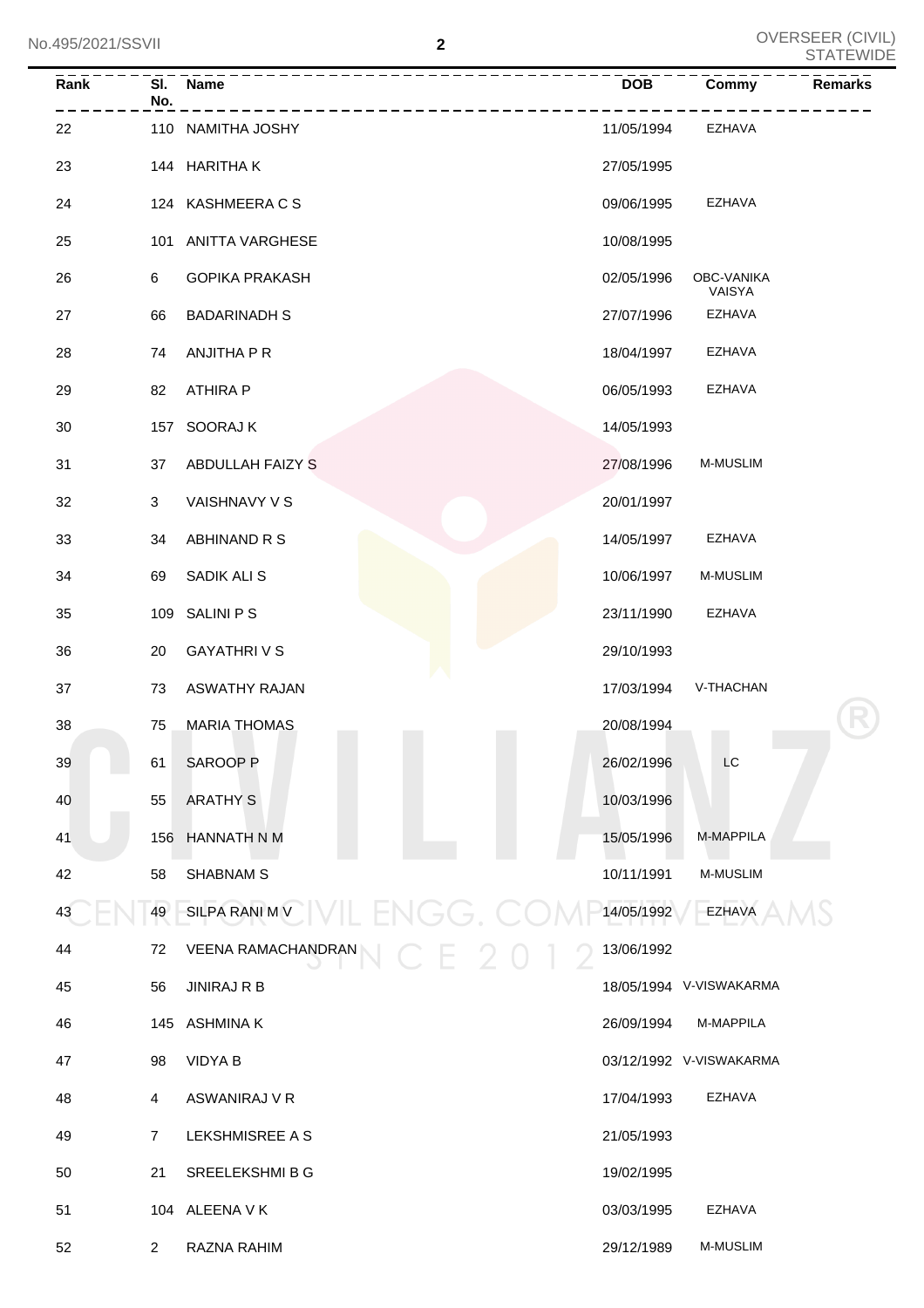| Rank                      | No. | SI. Name                              | <b>DOB</b> | <b>Commy</b><br><b>Remarks</b>      |  |  |  |
|---------------------------|-----|---------------------------------------|------------|-------------------------------------|--|--|--|
| 53                        | 8   | SOORYA SURESH K S                     |            | 20/05/1992 HINDU NADAR              |  |  |  |
| 54                        | 17  | APARNA V                              | 23/01/1995 | EZHAVA                              |  |  |  |
| 55                        | 85  | VAISHNAV V K                          | 04/06/1995 |                                     |  |  |  |
| 56                        | 51  | KARTHIKA M S                          | 11/12/1989 |                                     |  |  |  |
| 57                        | 80  | ARUNA P MOHAN                         | 30/05/1991 | EZHAVA                              |  |  |  |
| 58                        | 70  | SIVEJI J S                            | 07/01/1993 | EZHAVA                              |  |  |  |
| 59                        | 96  | ASWATHY V                             | 08/08/1993 | OBC-<br>VELUTHEDATHU<br><b>NAIR</b> |  |  |  |
| 60                        | 40  | AKHIL RAJ R                           | 05/01/1997 | <b>SIUC NADAR</b>                   |  |  |  |
| 61                        | 60  | ANUPRIYA R S                          | 17/02/1993 |                                     |  |  |  |
| 62                        |     | 103 CHANDU NANDAKUMAR                 | 21/12/1993 | EZHAVA                              |  |  |  |
| 63                        | 71  | <b>ABHILASH DANIEL</b>                | 15/06/1994 |                                     |  |  |  |
| 64                        | 86  | <b>JENY JACOB</b>                     | 09/06/1995 |                                     |  |  |  |
| 65                        |     | 142 AZEEM SAJAD K K                   | 20/09/1995 | M-MAPPILA                           |  |  |  |
| 66                        |     | 105 MINU P R                          | 30/01/1992 | EZHAVA                              |  |  |  |
| 67                        |     | 141 MOHAMMED SHAFEEQUE V              | 06/07/1987 | M-MAPPILA                           |  |  |  |
| 68                        |     | 127 SURESH KU                         | 30/05/1993 |                                     |  |  |  |
| 69                        | 41  | RAHUL S G                             | 19/09/1995 | OBC-VANIKA<br><b>VAISYA</b>         |  |  |  |
| 70                        | 50  | <b>DEEPTHISG</b>                      | 07/02/1996 | <b>EZHAVA</b>                       |  |  |  |
| <b>Supplementary List</b> |     |                                       |            |                                     |  |  |  |
| 1                         |     | Ezhava/Thiyya/Billava<br>115 VISHNUMM | 09/07/1995 | EZHAVA                              |  |  |  |
|                           | 148 | R<br>すくしょくしょ<br><b>ADHEENA P</b>      | 12/02/1995 | <b>THIYYA</b>                       |  |  |  |
| 3                         | 62  | $\Box$ N $\Box$<br><b>SREEJU S</b>    | 12/06/1993 | <b>EZHAVA</b>                       |  |  |  |
|                           |     | <b>Scheduled Caste</b>                |            |                                     |  |  |  |
| 1                         | 131 | <b>BINDUM</b>                         | 20/05/1995 | <b>SC-CHERUMAN</b>                  |  |  |  |
| 2                         | 158 | SHARAN RAJ T K                        | 02/04/1991 | SC-VANNAN                           |  |  |  |
| 3                         | 88  | <b>JISHNU RAJ K R</b>                 | 11/05/1992 | <b>SC-KURAVA</b>                    |  |  |  |
| <b>Scheduled Tribe</b>    |     |                                       |            |                                     |  |  |  |
| 1                         |     | 159 SHIJU K                           | 01/10/1996 | ST-MAVILAN                          |  |  |  |

**Muslim**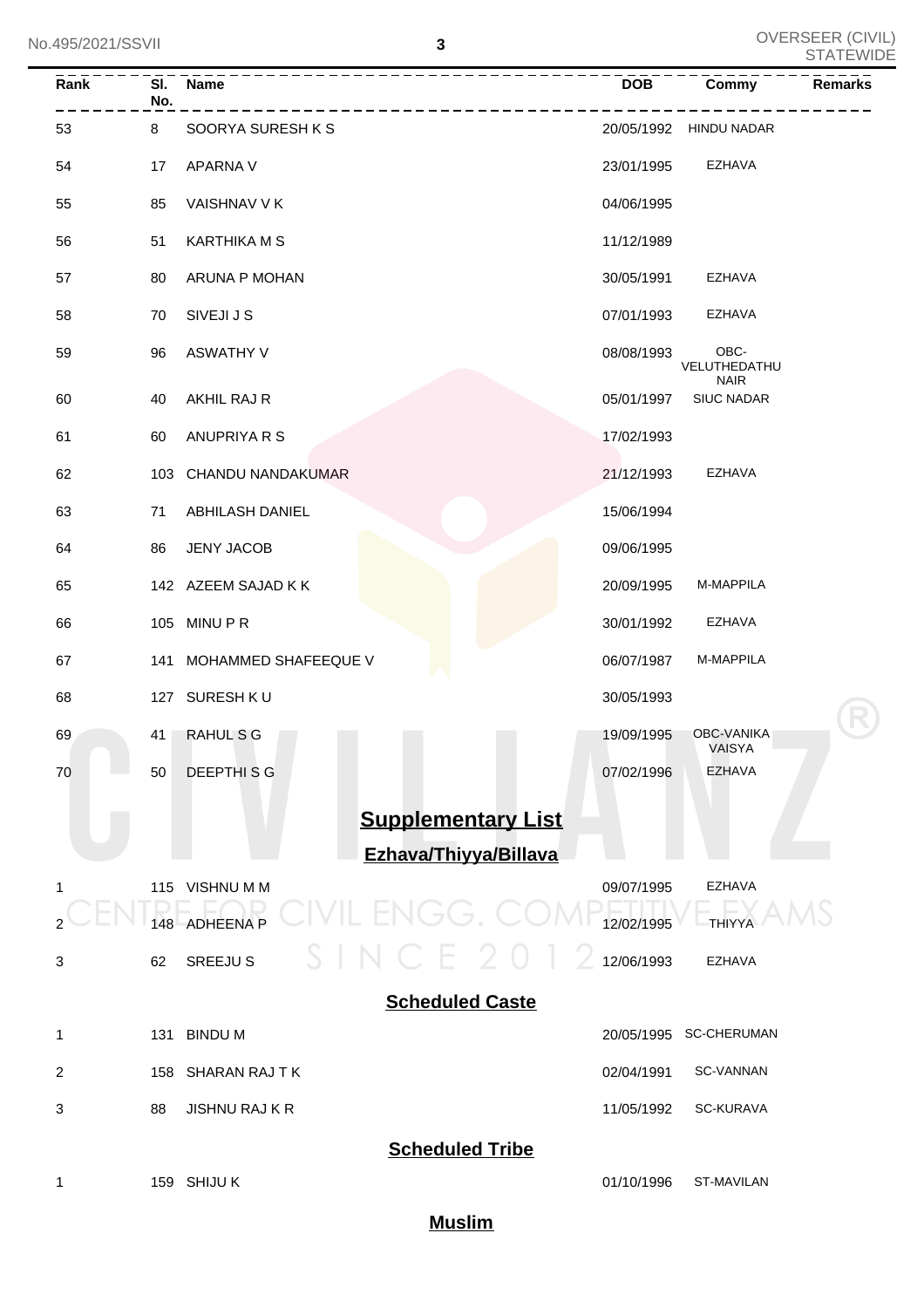| No.495/2021/SSVII         |     |                          | 4                                               | UVERSEER (UIVIL)<br><b>STATEWIDE</b> |  |
|---------------------------|-----|--------------------------|-------------------------------------------------|--------------------------------------|--|
| Rank                      | No. | SI. Name                 | <b>DOB</b>                                      | <b>Remarks</b><br>Commy              |  |
| 1                         | 76  | MUHAMMED AMEEN Y         | 08/04/1994                                      | <b>M-MUSLIM</b>                      |  |
| 2                         | 44  | NAFIH KHAN N S           | 22/05/1996                                      | M-MUSLIM                             |  |
|                           |     |                          | <b>Latin Catholics/A.I</b>                      |                                      |  |
| 1                         | 46  | <b>ANCY G</b>            | 03/03/1997                                      | LC                                   |  |
| 2                         | 45  | <b>KEVIN JOHN</b>        | 01/11/1993                                      | LC                                   |  |
| 3                         | 11  | ANU SEBASTIAN            | 06/08/1995                                      | LC                                   |  |
| 4                         |     | 118 NIGEL JOE ANTONY P M | 12/03/1992                                      | LC                                   |  |
|                           |     |                          | <b>OBC</b>                                      |                                      |  |
| 1                         | 26  | PAVITHRA V               | 23/03/1994                                      | OBC-<br>VILAKKITHALA<br><b>NAIR</b>  |  |
| $\overline{2}$            |     | 135 DIVYA K              | 26/05/1990                                      | OBC-SALIYAS                          |  |
| 3                         |     | 134 DEEPAK               | 28/02/1995                                      | OBC-<br><b>EZHUTHACHAN</b>           |  |
| 4                         |     | 120 HARITHA E H          | 04/08/1994                                      | OBC-<br>EZHUTHACHAN                  |  |
| 5                         |     | 119 PRASEEJAKC           | 06/11/1995                                      | OBC-<br>EZHUTHACHAN                  |  |
|                           |     |                          | <b>Viswakarma</b>                               |                                      |  |
| 1                         | 91  | <b>KEERTHI KRISHNAN</b>  |                                                 | 25/06/1994 V-VISWAKARMA              |  |
| 2                         | 47  | <b>SAJAY S</b>           |                                                 | 14/08/1996 V-VISWAKARMA              |  |
| 3                         |     | 27 LAKSHMI MEVALLUR B    | the contract of the contract of                 | 05/09/1996 V-VISWAKARMA              |  |
|                           |     |                          | <b>SIUC Nadar</b>                               |                                      |  |
| 1                         | 30  | <b>SRIJIN JITH A S</b>   | 19/02/1994                                      | <b>SIUC NADAR</b>                    |  |
| $\overline{c}$            | 13  | <b>JINILA J P</b>        | 30/05/1989                                      | <b>SIUC NADAR</b>                    |  |
| $\ensuremath{\mathsf{3}}$ | 12  | DEEPTHI B R              | 25/05/1996                                      | <b>SIUC NADAR</b>                    |  |
|                           | 28  | <b>REMYADR</b>           | CIVIL ENGG. CC<br>05/01/1996                    | <b>SIUC NADAR</b>                    |  |
| 5                         | 29  | MRIDULA J L              | 06/04/1995<br>$IN$ C F $2$                      | <b>SIUC NADAR</b>                    |  |
|                           |     |                          | <b>Scheduled Caste Converts to Christianity</b> |                                      |  |
| 1                         | 137 | <b>BIBIN JOSE</b>        |                                                 | 08/01/1994 SCCC-CHERAMAR             |  |
| 2                         |     | 136 CICY MARIA JOSE      |                                                 | 01/06/1995 SCCC-CHERAMAR             |  |
|                           |     |                          | <b>Dheevara</b>                                 |                                      |  |
| 1                         | 92  | ARYA S                   | 23/09/1996                                      | D-ARAYAN                             |  |
| 2                         |     | 161 VISMAYA A            | 11/06/1995                                      | D-MUKAYA                             |  |
| 3                         |     | 122 JAYAKRISHNAN V S     | 26/08/1997                                      | D-DHEEVARA                           |  |
| 4                         |     | 123 DIVYA THAMBI K       | 30/05/1993                                      | D-ARAYAN                             |  |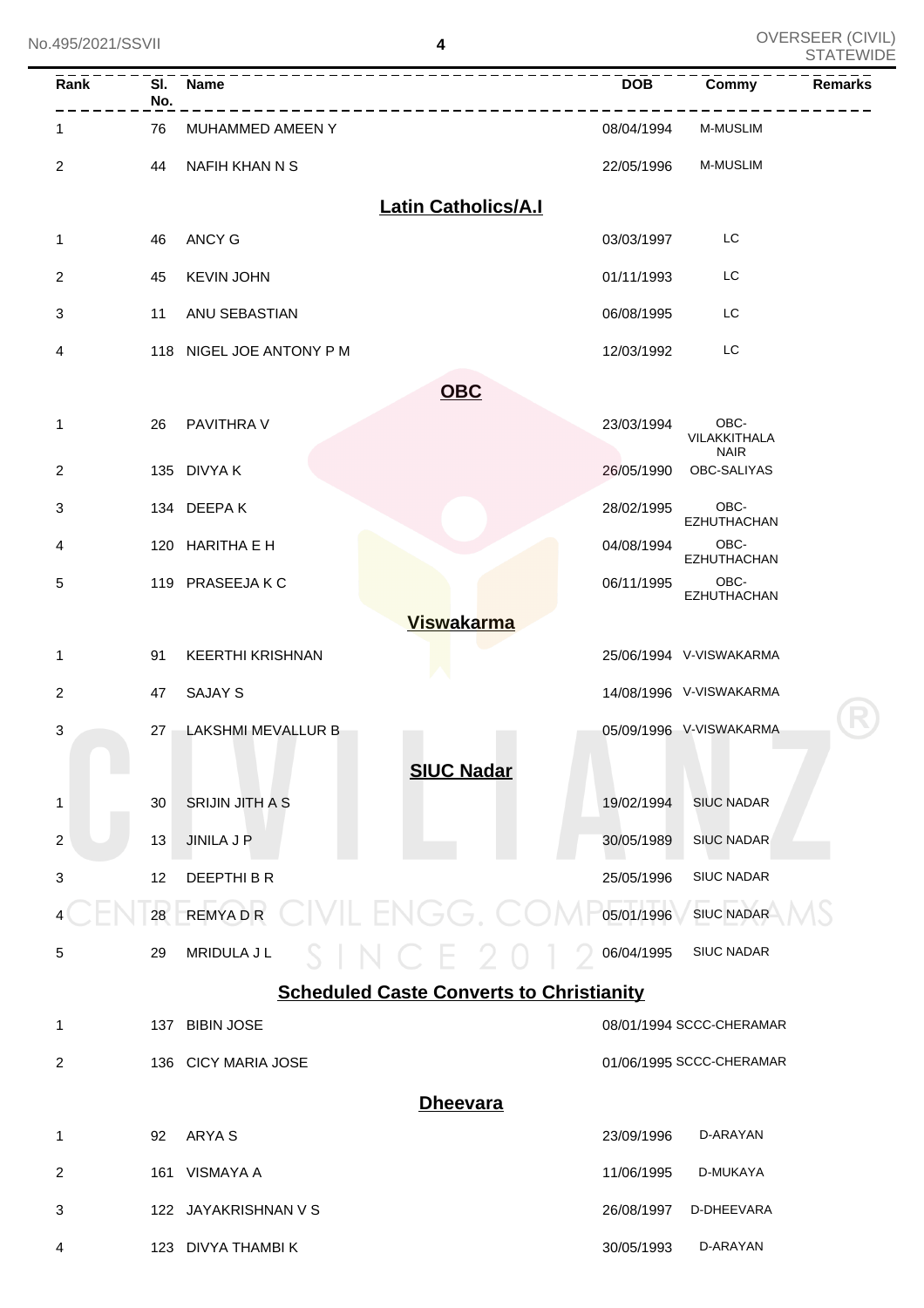| No.495/2021/SSVII |      |            | 5                     |                    |            | UVERSEER (UIVIL)<br><b>STATEWIDE</b> |                |  |
|-------------------|------|------------|-----------------------|--------------------|------------|--------------------------------------|----------------|--|
|                   | Rank | SI.<br>No. | <b>Name</b>           |                    | <b>DOB</b> | Commy                                | <b>Remarks</b> |  |
|                   |      |            |                       | <b>Hindu Nadar</b> |            |                                      |                |  |
|                   | 1    | 48         | <b>SREEKUTTAN A S</b> |                    | 31/05/1994 | <b>HINDU NADAR</b>                   |                |  |
|                   | 2    | 31         | ANJITHA M S           |                    | 01/08/1996 | <b>HINDU NADAR</b>                   |                |  |
|                   | 3    | 14         | LIJI L V              |                    | 11/01/1994 | <b>HINDU NADAR</b>                   |                |  |
|                   |      |            |                       |                    |            |                                      |                |  |

# **List of Differently Abled Candidates for 3% Reservation**

### **Low Vision**

Nil

### **Hearing Impairment**

Nil

### **Locomotor Disability / Cerebral Palsy**

1 16 RAKHI R B 30/04/1996 DA-LD/CP

E - Ezhava/Thiyya/Billava, SC - Scheduled Caste, ST - Scheduled Tribe, M - Muslim/Mappila, LC/A.I - Latin Catholics/A.I, OBC - Other Backward Class, V - Viswakarma, SIUC N - SIUC Nadar, SCCC- Scheduled Caste converts to Christianity, D - Dheevara, H Nadar - Hindu Nadar, DA-LD/CP-Differently Abled Locomotor Disability/Cerebral Palsy.

**NOTE (I)**: The Ranked List will be in force till the publication of a new Ranked List after the expiry of a minimum period of one year or till the expiry of three years which ever is earlier. Candidates will be advised for appointment in accordance with the rules and orders regarding reservation and rotation as amended from time to time, if applicable, against vacancies reported to the Commission during the pendancy of this list. As the advice for appointment depends on the occurrence of vacancies, there is no guarantee that all candidates included in the list will secure appointment. The candidates remaining in the list at the time of cancellation will have no claim at all for appointment on the basis of the inclusion of their names in the list.

**NOTE (II)**:- Since a Common OMR Test with common candidates was conducted for this post, the marks awarded to the candidates included in the Ranked List and mark of OMR Test relating to all candidates appeared for the test will be published only after the publication of entire Ranked Lists (including NCA Notifications) which will be finalised on the basis of common test.

**NOTE( III):-** The result of rechecking of OMR answer scripts will be intimated in due course, but photo copy of the OMR answer scripts will be issued only after the publication of the Ranked Lists for all the posts finalised on the basis of the common test.